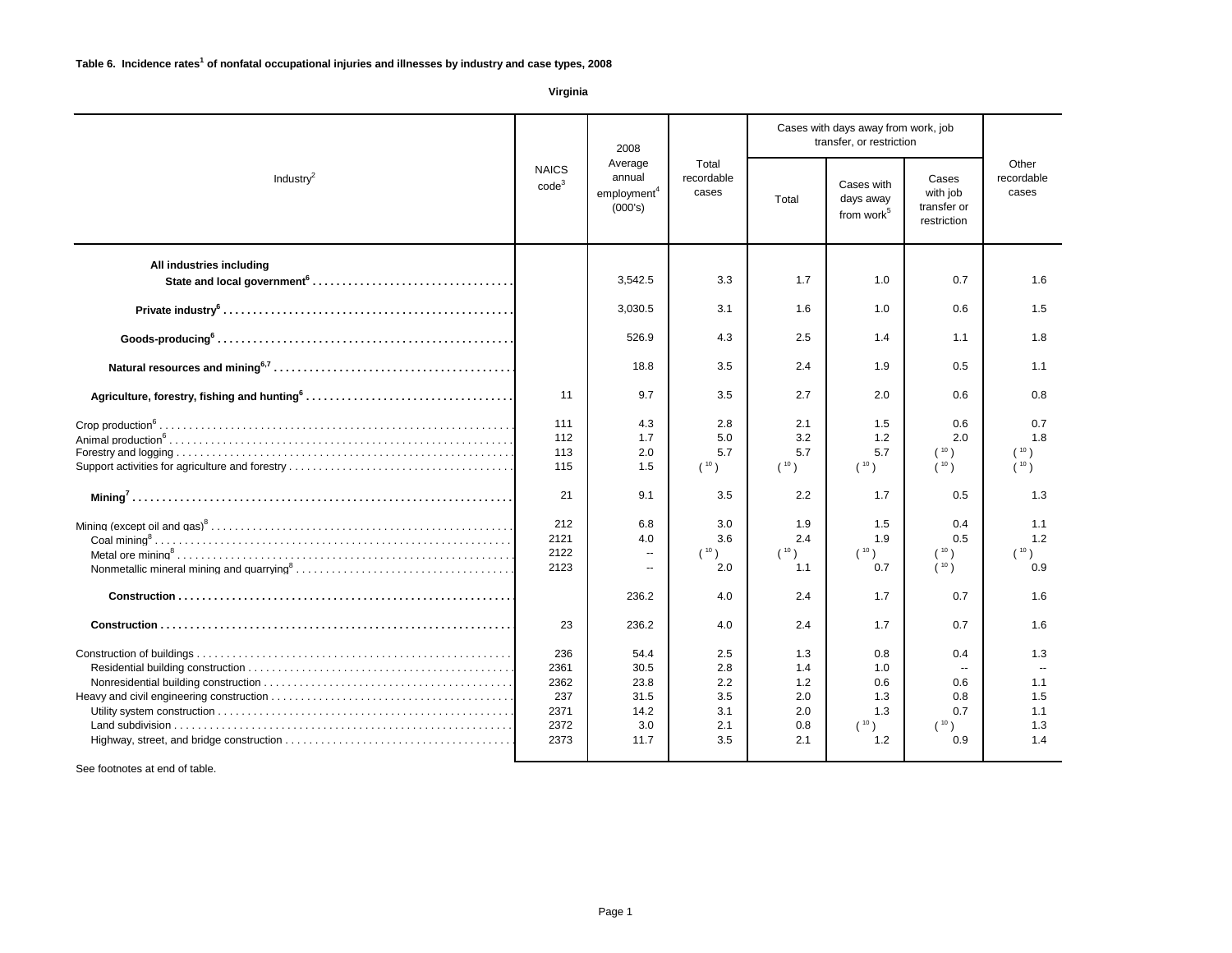| 2008                                           |                                                                                              |                              |            | Cases with days away from work, job<br>transfer, or restriction |                                                 |                              |                |  |
|------------------------------------------------|----------------------------------------------------------------------------------------------|------------------------------|------------|-----------------------------------------------------------------|-------------------------------------------------|------------------------------|----------------|--|
| Industry <sup>2</sup>                          | Average<br><b>NAICS</b><br>annual<br>code <sup>3</sup><br>employment <sup>4</sup><br>(000's) | Total<br>recordable<br>cases | Total      | Cases with<br>days away<br>from work <sup>5</sup>               | Cases<br>with job<br>transfer or<br>restriction | Other<br>recordable<br>cases |                |  |
| Other heavy and civil engineering construction | 2379<br>238                                                                                  | 2.6<br>150.4                 | 8.1<br>4.7 | 3.3<br>2.9                                                      | 2.2<br>2.1                                      | 1.1<br>0.8                   | 4.8<br>1.7     |  |
|                                                | 2381                                                                                         | 32.8                         | 5.2        | 3.7                                                             | 2.4                                             | 1.2                          | 1.5            |  |
|                                                | 23811                                                                                        | 7.0                          | 3.8        | 2.5                                                             | 1.9                                             | 0.6                          | 1.2            |  |
|                                                | 23812                                                                                        | 2.9                          | 5.9        | 3.4                                                             | 1.8                                             | 1.6                          | 2.5            |  |
|                                                | 23813                                                                                        | 2.6                          | 6.3        | 4.8                                                             | $\sim$                                          | $\sim$ $\sim$                | $\overline{a}$ |  |
|                                                | 23814                                                                                        | 10.3                         | 5.4        | 4.5                                                             | 2.8                                             | $\mathbf{u}$                 | 1.0            |  |
|                                                | 23816                                                                                        | 5.5                          | 5.5        | 3.2                                                             | 2.4                                             | 0.8                          | 2.3            |  |
|                                                | 2382                                                                                         | 67.6                         | 5.3        | 3.0                                                             | 2.3                                             | 0.7                          | 2.4            |  |
|                                                | 23821                                                                                        | 28.6                         | 4.0        | 1.9                                                             | 1.6                                             | 0.3                          | 2.1            |  |
|                                                | 23822                                                                                        | 35.6                         | 6.9        | 4.0                                                             | 3.0                                             | 1.0                          | 2.8            |  |
|                                                | 23829                                                                                        | 3.5                          | 2.0        | 1.5                                                             | 0.8                                             | 0.7                          | 0.5            |  |
|                                                | 2383                                                                                         | 26.9                         | 3.1        | 2.0                                                             | 1.5                                             | 0.5                          | 1.1            |  |
|                                                | 23831                                                                                        | 8.0                          | 5.2        | 3.4                                                             | 2.3                                             | 1.1                          | 1.7            |  |
|                                                | 23833                                                                                        | 2.9                          | 1.7        | 1.3                                                             | 1.1                                             | (10)                         | (10)           |  |
|                                                | 23834                                                                                        | 1.7                          | 2.4        | 1.3                                                             | 1.3                                             | (10)                         | 1.1            |  |
|                                                | 23835                                                                                        | 4.8                          | 2.1        | 1.1                                                             | 0.9                                             |                              | 1.0            |  |
|                                                | 23839                                                                                        | 2.4                          | 5.5        | 4.8                                                             | 3.7                                             | 1.1                          | 0.7            |  |
|                                                | 2389                                                                                         | 23.1                         | 3.8        | 2.8                                                             | 2.1                                             | 0.8                          | 1.0            |  |
|                                                |                                                                                              | 271.8                        | 4.5        | 2.5                                                             | 1.1                                             | 1.4                          | 2.0            |  |
|                                                | 31-33                                                                                        | 271.8                        | 4.5        | 2.5                                                             | 1.1                                             | 1.4                          | 2.0            |  |
|                                                | 311                                                                                          | 30.8                         | 5.6        | 3.6                                                             | 1.1                                             | 2.5                          | 2.0            |  |
|                                                | 3115                                                                                         | 2.3                          | 4.2        | 4.0                                                             | 1.1                                             | 2.8                          | (10)           |  |
|                                                | 3116                                                                                         | 14.5                         | 7.0        | 4.6                                                             | 0.9                                             | 3.7                          | 2.3            |  |
|                                                | 3117                                                                                         | 1.8                          | 10.1       | 6.0                                                             | 2.9                                             | 3.1                          | 4.1            |  |
|                                                | 3118                                                                                         | 4.1                          | 2.5        | 1.3                                                             | 0.6                                             | 0.7                          | 1.2            |  |
|                                                | 312                                                                                          | 8.7                          | 4.9        | 1.8                                                             | 1.4                                             | 0.4                          | 3.1            |  |
|                                                | 3121                                                                                         | н.                           | 2.7        | 1.8                                                             | 1.1                                             | 0.8                          | 0.8            |  |
|                                                | 313                                                                                          | 5.9                          | 3.3        | 1.4                                                             | 0.6                                             | 0.7                          | 1.9            |  |
|                                                | 314                                                                                          | 4.5                          | 3.2        | 2.3                                                             | 1.0                                             | 1.2                          | 1.0            |  |
|                                                | 315                                                                                          | 2.2                          | 3.7        | 1.4                                                             | $\mathbf{u}$                                    | $(10^{-10})$                 | 2.3            |  |
|                                                | 321                                                                                          | 17.6                         | 4.2        | 1.3                                                             | 0.8                                             | 0.4                          | 3.0            |  |
|                                                | 3211                                                                                         | 4.6                          | 6.1        | 1.8                                                             | 1.8                                             | (10)                         | 4.2            |  |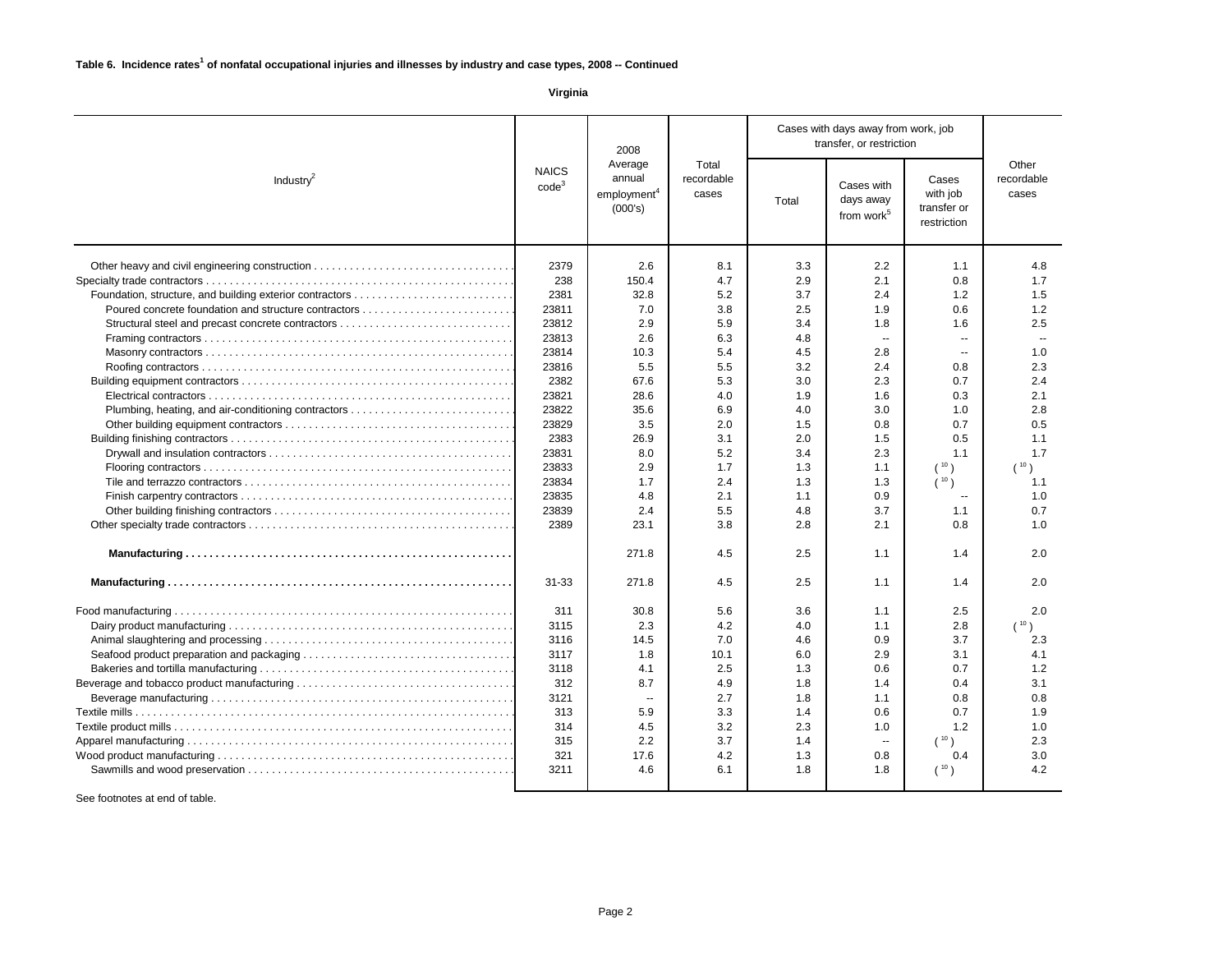|                                                                                                                                                                                                                                                         | 2008<br>Average<br><b>NAICS</b><br>annual<br>Industry $^2$<br>code <sup>3</sup><br>employment <sup>4</sup><br>(000's)                                                    |                                                                                                                                                                                             |                                                                                                                                                                             |                                                                                                                                                                                         |                                                                                                                                                                                  | Cases with days away from work, job<br>transfer, or restriction                                                                                                                          |                                                                                                                                                                |  |  |  |
|---------------------------------------------------------------------------------------------------------------------------------------------------------------------------------------------------------------------------------------------------------|--------------------------------------------------------------------------------------------------------------------------------------------------------------------------|---------------------------------------------------------------------------------------------------------------------------------------------------------------------------------------------|-----------------------------------------------------------------------------------------------------------------------------------------------------------------------------|-----------------------------------------------------------------------------------------------------------------------------------------------------------------------------------------|----------------------------------------------------------------------------------------------------------------------------------------------------------------------------------|------------------------------------------------------------------------------------------------------------------------------------------------------------------------------------------|----------------------------------------------------------------------------------------------------------------------------------------------------------------|--|--|--|
|                                                                                                                                                                                                                                                         |                                                                                                                                                                          |                                                                                                                                                                                             | Total<br>recordable<br>cases                                                                                                                                                | Cases with<br>days away<br>Total<br>from work <sup>5</sup>                                                                                                                              |                                                                                                                                                                                  | Cases<br>with job<br>transfer or<br>restriction                                                                                                                                          | Other<br>recordable<br>cases                                                                                                                                   |  |  |  |
| Veneer, plywood, and engineered wood product manufacturing<br>Resin, synthetic rubber, and artificial and synthetic fibers and filaments<br>Computer and electronic product manufacturing<br>Semiconductor and other electronic component manufacturing | 3212<br>3219<br>322<br>3221<br>3222<br>323<br>325<br>3251<br>3252<br>3254<br>326<br>327<br>331<br>3315<br>332<br>333<br>334<br>3342<br>3344<br>335<br>336<br>3363<br>337 | 3.9<br>9.1<br>10.8<br>4.9<br>6.0<br>15.0<br>16.9<br>1.6<br>5.9<br>3.6<br>18.8<br>11.8<br>5.7<br>2.6<br>19.6<br>18.7<br>16.1<br>3.2<br>7.0<br>8.6<br>36.2<br>6.7<br>14.9<br>2,503.7<br>667.7 | 2.0<br>4.3<br>2.3<br>2.5<br>2.2<br>2.1<br>2.3<br>1.3<br>2.0<br>2.1<br>4.6<br>6.1<br>5.2<br>6.2<br>4.7<br>5.4<br>1.5<br>1.2<br>2.1<br>3.3<br>6.7<br>3.2<br>6.8<br>2.8<br>3.7 | 0.7<br>1.2<br>1.1<br>1.0<br>1.2<br>1.1<br>1.4<br>1.0<br>1.4<br>1.0<br>2.8<br>3.6<br>2.7<br>3.3<br>2.3<br>3.0<br>0.7<br>10 <sub>1</sub><br>0.9<br>2.0<br>4.5<br>0.9<br>2.9<br>1.4<br>2.2 | $\sim$<br>0.6<br>0.7<br>0.9<br>0.6<br>0.5<br>0.6<br>(10)<br>0.5<br>0.5<br>0.8<br>1.4<br>1.0<br>0.8<br>1.1<br>1.9<br>0.3<br>(10)<br>0.5<br>1.1<br>2.0<br>0.7<br>1.3<br>0.8<br>1.3 | 0.6<br>0.6<br>0.4<br>(10)<br>0.6<br>0.6<br>0.8<br>(10)<br>0.9<br>0.5<br>1.9<br>2.2<br>1.7<br>2.5<br>1.2<br>1.1<br>0.4<br>$(10)^{10}$<br>0.5<br>0.9<br>2.5<br>$\sim$<br>1.5<br>0.5<br>0.9 | 3.1<br>1.2<br>1.4<br>1.1<br>0.9<br>0.9<br>(10)<br>0.6<br>1.1<br>1.9<br>2.5<br>2.6<br>2.9<br>2.4<br>2.4<br>0.8<br>1.1<br>1.3<br>2.2<br>2.2<br>3.9<br>1.4<br>1.5 |  |  |  |
|                                                                                                                                                                                                                                                         | 42                                                                                                                                                                       | 122.5                                                                                                                                                                                       | 2.6                                                                                                                                                                         | 2.0                                                                                                                                                                                     | 1.2                                                                                                                                                                              | 0.7                                                                                                                                                                                      | 0.6                                                                                                                                                            |  |  |  |
|                                                                                                                                                                                                                                                         | 423<br>424                                                                                                                                                               | 65.5<br>35.7                                                                                                                                                                                | 2.5<br>4.1                                                                                                                                                                  | 1.9<br>3.2                                                                                                                                                                              | 1.2<br>2.0                                                                                                                                                                       | 0.7<br>1.3                                                                                                                                                                               | 0.7<br>0.9                                                                                                                                                     |  |  |  |
|                                                                                                                                                                                                                                                         | 44-45                                                                                                                                                                    | 430.6                                                                                                                                                                                       | 3.8                                                                                                                                                                         | 1.9                                                                                                                                                                                     | 1.1                                                                                                                                                                              | 0.7                                                                                                                                                                                      | 2.0                                                                                                                                                            |  |  |  |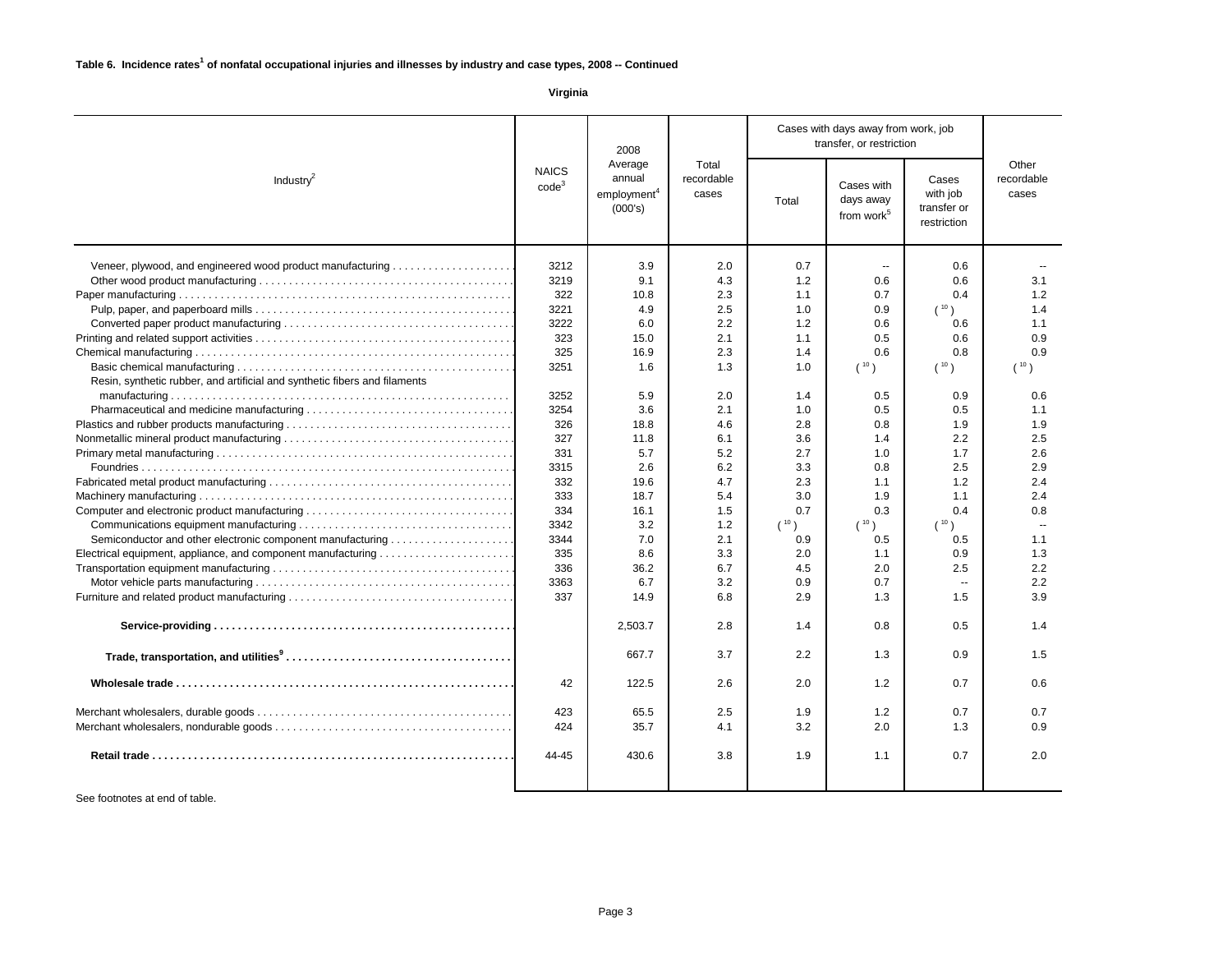|                                                             | 2008                                                   |                         |         |                              | Cases with days away from work, job<br>transfer, or restriction |                                                   |                                                 |                              |
|-------------------------------------------------------------|--------------------------------------------------------|-------------------------|---------|------------------------------|-----------------------------------------------------------------|---------------------------------------------------|-------------------------------------------------|------------------------------|
| Industry $^2$                                               | <b>NAICS</b><br>annual<br>code <sup>3</sup><br>(000's) | employment <sup>4</sup> | Average | Total<br>recordable<br>cases | Total                                                           | Cases with<br>days away<br>from work <sup>5</sup> | Cases<br>with job<br>transfer or<br>restriction | Other<br>recordable<br>cases |
|                                                             | 441                                                    | 54.7                    | 3.6     | 1.2                          | 0.9                                                             | 0.4                                               | 2.4                                             |                              |
|                                                             | 4411                                                   | 37.7                    | 4.0     | 1.3                          | 0.9                                                             | 0.4                                               | 2.7                                             |                              |
|                                                             | 4413                                                   | 13.6                    | 3.3     | 1.5                          | 1.1                                                             | $\overline{\phantom{a}}$                          | 1.9                                             |                              |
|                                                             | 442                                                    | 16.9                    | 3.7     | 1.2                          | 0.4                                                             | 0.7                                               | 2.6                                             |                              |
|                                                             | 443                                                    | 15.1                    | 0.8     | 0.3                          | (10)                                                            | (10)                                              | 0.6                                             |                              |
| Building material and garden equipment and supplies dealers | 444                                                    | 33.3                    | 5.9     | 4.1                          | 1.7                                                             | 2.3                                               | 1.8                                             |                              |
|                                                             | 445                                                    | 67.9                    | 5.1     | 2.6                          | 1.7                                                             | 0.9                                               | 2.5                                             |                              |
|                                                             | 4451                                                   | 63.0                    | 5.3     | 2.8                          | 1.8                                                             | 1.0                                               | 2.5                                             |                              |
|                                                             | 451                                                    | 18.3                    | 1.9     | 0.2                          | $(10)^{10}$                                                     | (10)                                              | 1.7                                             |                              |
|                                                             | 452                                                    | 87.8                    | 5.1     | 2.7                          | 1.5                                                             | 1.2                                               | 2.4                                             |                              |
|                                                             | 4521                                                   | 40.8                    | 4.3     | 2.2                          | 1.2                                                             | 1.0                                               | 2.1                                             |                              |
|                                                             | 4529                                                   | 47.0                    | 5.7     | 3.1                          | 1.7                                                             | 1.4                                               | 2.5                                             |                              |
|                                                             | 453                                                    | 23.4                    | 2.4     | 1.0                          | $\sim$                                                          | 0.5                                               | 1.4                                             |                              |
|                                                             | 4541                                                   | 10.3                    | 1.1     | 0.5                          | 0.3                                                             | 0.2                                               | 0.5                                             |                              |
|                                                             | 48-49                                                  | 103.2                   | 5.0     | 3.8                          | 2.3                                                             | 1.5                                               | 1.3                                             |                              |
|                                                             | 481                                                    | 14.5                    | 12.6    | 9.7                          | 7.3                                                             | 2.3                                               | 3.0                                             |                              |
|                                                             | 4811                                                   | 13.5                    | 13.7    | 10.5                         | 8.0                                                             | 2.5                                               | 3.2                                             |                              |
|                                                             | 484                                                    | 31.7                    | 3.9     | 3.1                          | 1.9                                                             | $\overline{\phantom{a}}$                          | 0.8                                             |                              |
|                                                             | 4841                                                   | 18.5                    | 2.4     | 1.8                          | 1.7                                                             | $\mathbf{u}$                                      | 0.6                                             |                              |
|                                                             | 4842                                                   | 13.2                    | 5.9     | 4.8                          | 2.1                                                             | $\overline{\phantom{a}}$                          | 1.1                                             |                              |
|                                                             | 485                                                    | 7.1                     | 4.8     | 3.5                          | 2.6                                                             | 0.9                                               | 1.3                                             |                              |
|                                                             | 488                                                    | 16.0                    | 3.1     | 2.1                          | 0.9                                                             | 1.1                                               | 1.0                                             |                              |
|                                                             | 492                                                    | 12.0                    | 7.2     | 5.2                          | 2.8                                                             | 2.4                                               | 2.0                                             |                              |
|                                                             | 493                                                    | 19.4                    | 5.4     | 4.0                          | 1.4                                                             | 2.6                                               | 1.4                                             |                              |
|                                                             | 22                                                     | 11.3                    | 1.9     | 0.9                          | 0.7                                                             | 0.2                                               | 1.0                                             |                              |
|                                                             | 221                                                    | 11.3                    | 1.9     | 0.9                          | 0.7                                                             | 0.2                                               | 1.0                                             |                              |
|                                                             | 2211                                                   | 9.4                     | 1.5     | 0.7                          | 0.6                                                             | (10)                                              | 0.8                                             |                              |
|                                                             |                                                        | 87.5                    | 1.4     | 0.6                          | 0.3                                                             | 0.3                                               |                                                 |                              |
|                                                             | 51                                                     | 87.5                    | 1.4     | 0.6                          | 0.3                                                             | 0.3                                               |                                                 |                              |
|                                                             |                                                        |                         |         |                              |                                                                 |                                                   |                                                 |                              |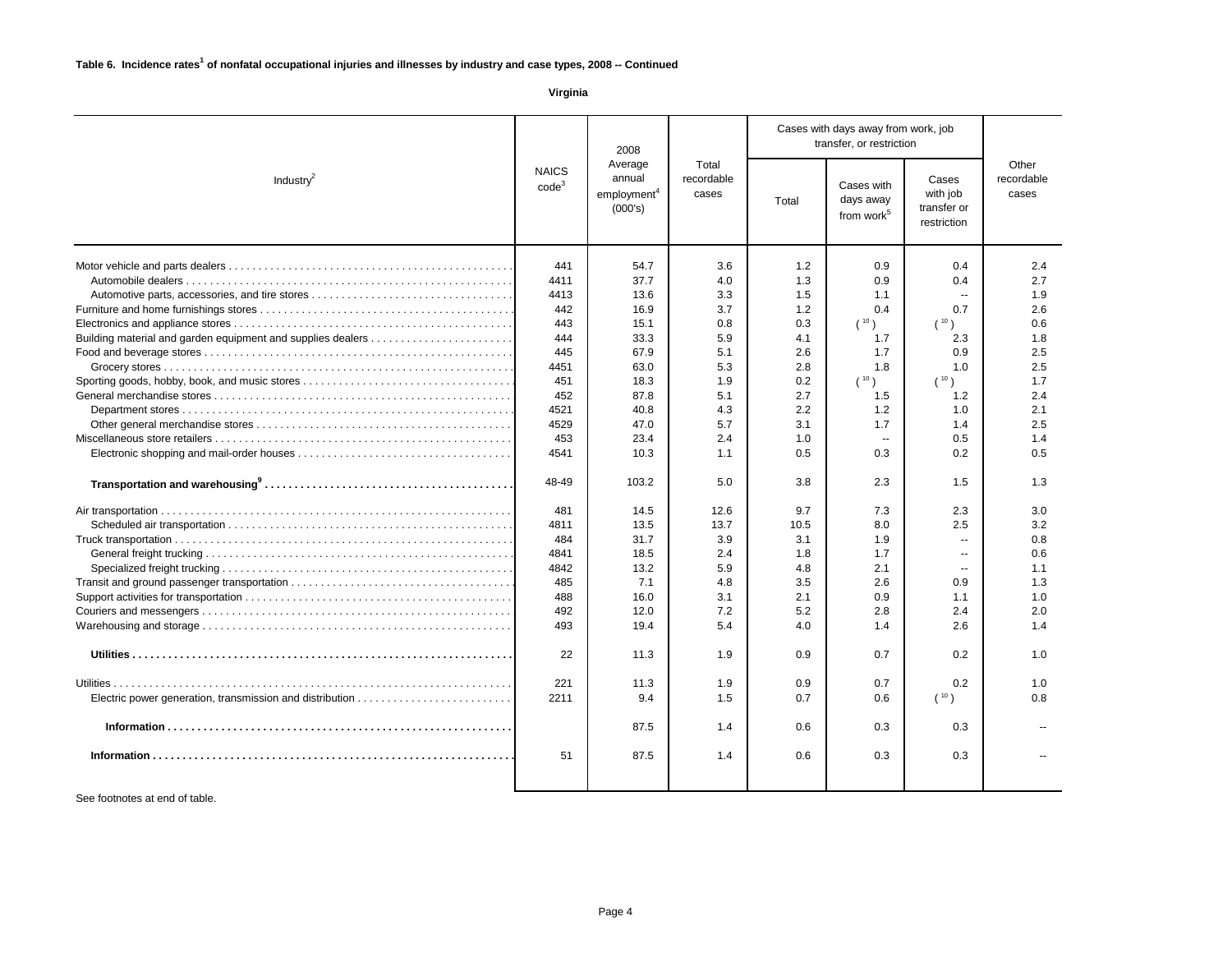|                                                                                                                  | 2008                                       |                                            |                                   |                                                   | Cases with days away from work, job<br>transfer, or restriction |                                          |                                   |
|------------------------------------------------------------------------------------------------------------------|--------------------------------------------|--------------------------------------------|-----------------------------------|---------------------------------------------------|-----------------------------------------------------------------|------------------------------------------|-----------------------------------|
| Average<br><b>NAICS</b><br>annual<br>Industry $^2$<br>code <sup>3</sup><br>employment <sup>4</sup><br>(000's)    |                                            | Total<br>recordable<br>cases               | Total                             | Cases with<br>days away<br>from work <sup>5</sup> | Cases<br>with job<br>transfer or<br>restriction                 | Other<br>recordable<br>cases             |                                   |
| Newspaper, periodical, book, and directory publishers<br>Wireless telecommunications carriers (except satellite) | 511<br>5111<br>5112<br>517<br>5171<br>5172 | 21.2<br>16.0<br>5.2<br>31.6<br>20.9<br>4.4 | 1.4<br>1.8<br>(10)<br>1.0<br>(10) | 0.9<br>1.2<br>(10)<br>0.7<br>0.6<br>(10)          | 0.6<br>0.7<br>(10)<br>0.2<br>0.3<br>(10)                        | 0.4<br>0.5<br>(10)<br>0.5<br>0.4<br>(10) | 0.4<br>0.5<br>(10)<br>0.4<br>(10) |
|                                                                                                                  |                                            | 189.0                                      | 0.8                               | 0.3                                               | 0.3                                                             | (10)                                     | 0.5                               |
|                                                                                                                  | 53                                         | 58.3                                       | 1.5                               | 0.6                                               | 0.6                                                             | 0.1                                      | 0.9                               |
|                                                                                                                  | 531                                        | 41.3                                       | 1.7                               | 0.7                                               | 0.6                                                             | 0.1                                      | 1.0                               |
| Lessors of nonfinancial intangible assets (except copyrighted works)                                             | 533                                        | 0.7                                        | (10)                              | (10)                                              | (10)                                                            | (10)                                     | (10)                              |
|                                                                                                                  |                                            | 664.1                                      | 1.3                               | 0.8                                               | 0.5                                                             | 0.2                                      | 0.6                               |
|                                                                                                                  | 54                                         | 372.9                                      | 1.1                               | 0.4                                               | 0.3                                                             | 0.1                                      | 0.7                               |
|                                                                                                                  | 541                                        | 372.9                                      | 1.1                               | 0.4                                               | 0.3                                                             | 0.1                                      | 0.7                               |
|                                                                                                                  | 5412                                       | 30.8                                       | 0.1                               | 0.1                                               | (10)                                                            | (10)                                     | (10)                              |
|                                                                                                                  | 5415                                       | 132.0                                      | 0.5                               | 0.1                                               | 0.1                                                             | (10)                                     |                                   |
|                                                                                                                  | 55                                         | 77.7                                       | 0.6                               | 0.3                                               | 0.3                                                             | $\overline{\phantom{a}}$                 | 0.3                               |
| Administrative and support and waste management and remediation services                                         | 56                                         | 213.5                                      | 2.0                               | 1.6                                               | 1.0                                                             | $\sim$                                   | 0.5                               |
|                                                                                                                  | 561                                        | 205.5                                      | 2.0                               | 1.5                                               | 1.0                                                             | $\overline{\phantom{a}}$                 | 0.5                               |
|                                                                                                                  | 5617                                       | 64.9                                       | 4.7                               | 4.3                                               | $\sim$                                                          | $\sim$ $\sim$                            | 0.4                               |
|                                                                                                                  | 562                                        | 8.0                                        | 3.1                               | 2.5                                               | 1.3                                                             | 1.2                                      | 0.5                               |
|                                                                                                                  |                                            | 408.6                                      | 4.9                               | 2.1                                               | 1.2                                                             | 1.0                                      | 2.8                               |
|                                                                                                                  | 61                                         | 55.2                                       | 1.7                               | 1.1                                               | 0.6                                                             | 0.5                                      | 0.6                               |
|                                                                                                                  | 611                                        | 55.2                                       | 1.7                               | 1.1                                               | 0.6                                                             | 0.5                                      | 0.6                               |
|                                                                                                                  | 6113                                       | 18.8                                       | 2.5                               | 1.2                                               | 0.7                                                             | 0.5                                      | 1.3                               |
|                                                                                                                  |                                            |                                            |                                   |                                                   |                                                                 |                                          |                                   |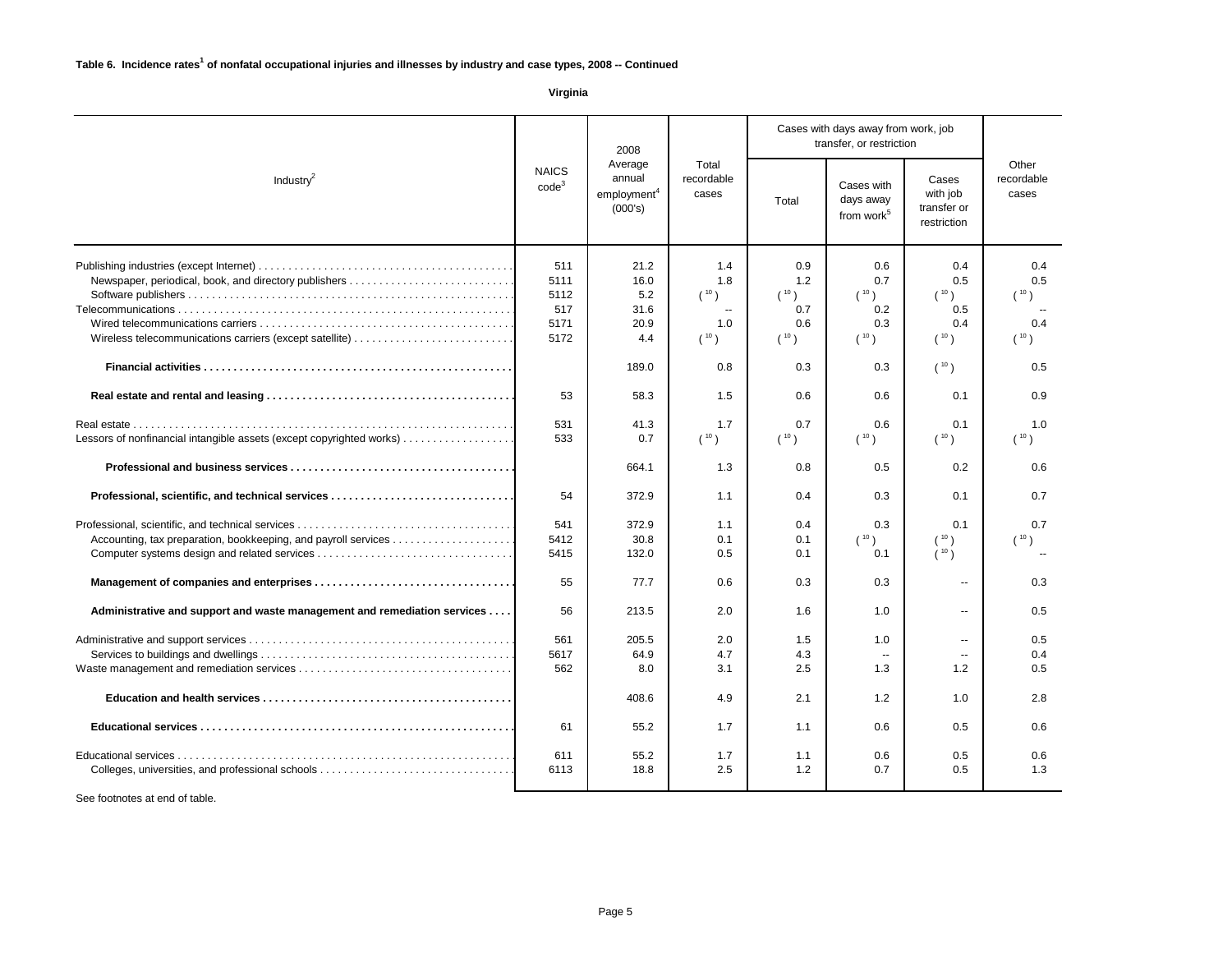|                                                                          | 2008<br>Average<br><b>NAICS</b><br>annual<br>Industry $^2$<br>code <sup>3</sup><br>employment <sup>4</sup><br>(000's) |                                                                                                                 | Total<br>recordable<br>cases                                                                    |                                                                                                        | Cases with days away from work, job<br>transfer, or restriction                                           |                                                                                                                                                     |                                                                                                        |  |
|--------------------------------------------------------------------------|-----------------------------------------------------------------------------------------------------------------------|-----------------------------------------------------------------------------------------------------------------|-------------------------------------------------------------------------------------------------|--------------------------------------------------------------------------------------------------------|-----------------------------------------------------------------------------------------------------------|-----------------------------------------------------------------------------------------------------------------------------------------------------|--------------------------------------------------------------------------------------------------------|--|
|                                                                          |                                                                                                                       |                                                                                                                 |                                                                                                 |                                                                                                        | Cases with<br>days away<br>from work <sup>5</sup>                                                         | Cases<br>with job<br>transfer or<br>restriction                                                                                                     | Other<br>recordable<br>cases                                                                           |  |
| Business schools and computer and management training                    | 6114                                                                                                                  | 4.7                                                                                                             | (10)                                                                                            | (10)                                                                                                   | (10)                                                                                                      | (10)                                                                                                                                                | (10)                                                                                                   |  |
|                                                                          |                                                                                                                       | 353.3                                                                                                           | 5.3                                                                                             | 2.3                                                                                                    | 1.2                                                                                                       | 1.0                                                                                                                                                 | 3.1                                                                                                    |  |
|                                                                          | 621<br>6213<br>6216<br>622<br>623<br>624<br>71<br>711<br>712<br>713<br>72<br>721<br>722<br>7223                       | 134.4<br>15.5<br>19.1<br>101.0<br>65.4<br>52.5<br>354.7<br>48.0<br>6.9<br>5.2<br>35.9<br>306.7<br>48.9<br>257.9 | 2.6<br>(10)<br>7.3<br>9.4<br>2.9<br>3.3<br>5.9<br>9.7<br>4.6<br>5.1<br>3.0<br>5.0<br>2.5<br>8.9 | 0.7<br>(10)<br>1.6<br>3.1<br>5.0<br>1.1<br>1.0<br>2.2<br>1.1<br>2.4<br>2.5<br>0.8<br>1.9<br>0.5<br>2.5 | $\sim$<br>(10)<br>1.6<br>1.5<br>2.6<br>0.5<br>0.7<br>1.4<br>1.0<br>1.3<br>1.5<br>0.7<br>1.3<br>0.5<br>2.1 | (10)<br>(10)<br>(10)<br>1.6<br>2.4<br>0.6<br>0.2<br>0.9<br>(10)<br>1.0<br>1.1<br>0.1<br>0.6<br>$\overline{\phantom{a}}$<br>$\overline{\phantom{a}}$ | 1.9<br>$(10)^{10}$<br>4.3<br>4.4<br>1.8<br>2.3<br>3.6<br>8.6<br>2.2<br>2.6<br>2.2<br>3.0<br>2.0<br>6.4 |  |
|                                                                          |                                                                                                                       | 132.2                                                                                                           | 2.6                                                                                             | 1.1                                                                                                    | 0.7                                                                                                       | 0.4                                                                                                                                                 | 1.5                                                                                                    |  |
|                                                                          | 81                                                                                                                    | 132.2                                                                                                           | 2.6                                                                                             | 1.1                                                                                                    | 0.7                                                                                                       | 0.4                                                                                                                                                 | 1.5                                                                                                    |  |
| Commercial and industrial machinery and equipment (except automotive and | 811                                                                                                                   | 34.7                                                                                                            | 3.2                                                                                             | 1.6                                                                                                    | 0.9                                                                                                       | $\overline{\phantom{a}}$                                                                                                                            | 1.6                                                                                                    |  |
|                                                                          | 8113                                                                                                                  | 5.3                                                                                                             | 5.3                                                                                             | 2.3                                                                                                    | 1.8                                                                                                       | 0.5                                                                                                                                                 | 3.0                                                                                                    |  |
|                                                                          | 812                                                                                                                   | 41.4                                                                                                            | 2.9                                                                                             | 1.0                                                                                                    | 0.6                                                                                                       | $\sim$                                                                                                                                              | 1.8                                                                                                    |  |
|                                                                          | 8121                                                                                                                  | 21.0                                                                                                            | (10)                                                                                            | (10)                                                                                                   | (10)                                                                                                      | (10)                                                                                                                                                | (10                                                                                                    |  |
|                                                                          | 8123                                                                                                                  | 9.9                                                                                                             | 7.1                                                                                             | 2.7                                                                                                    | 1.8                                                                                                       |                                                                                                                                                     | 4.3                                                                                                    |  |
| Religious, grantmaking, civic, professional, and similar organizations   | 813                                                                                                                   | 44.1                                                                                                            | 1.7                                                                                             | 0.6                                                                                                    | 0.5                                                                                                       | 0.1                                                                                                                                                 | 1.1                                                                                                    |  |
|                                                                          |                                                                                                                       | 512.0                                                                                                           | 4.9                                                                                             | 2.3                                                                                                    | 1.4                                                                                                       | 0.8                                                                                                                                                 | 2.6                                                                                                    |  |
|                                                                          |                                                                                                                       | 141.0                                                                                                           | 3.9                                                                                             | 1.9                                                                                                    | 1.3                                                                                                       | 0.6                                                                                                                                                 | 1.9                                                                                                    |  |
|                                                                          |                                                                                                                       |                                                                                                                 |                                                                                                 |                                                                                                        |                                                                                                           |                                                                                                                                                     |                                                                                                        |  |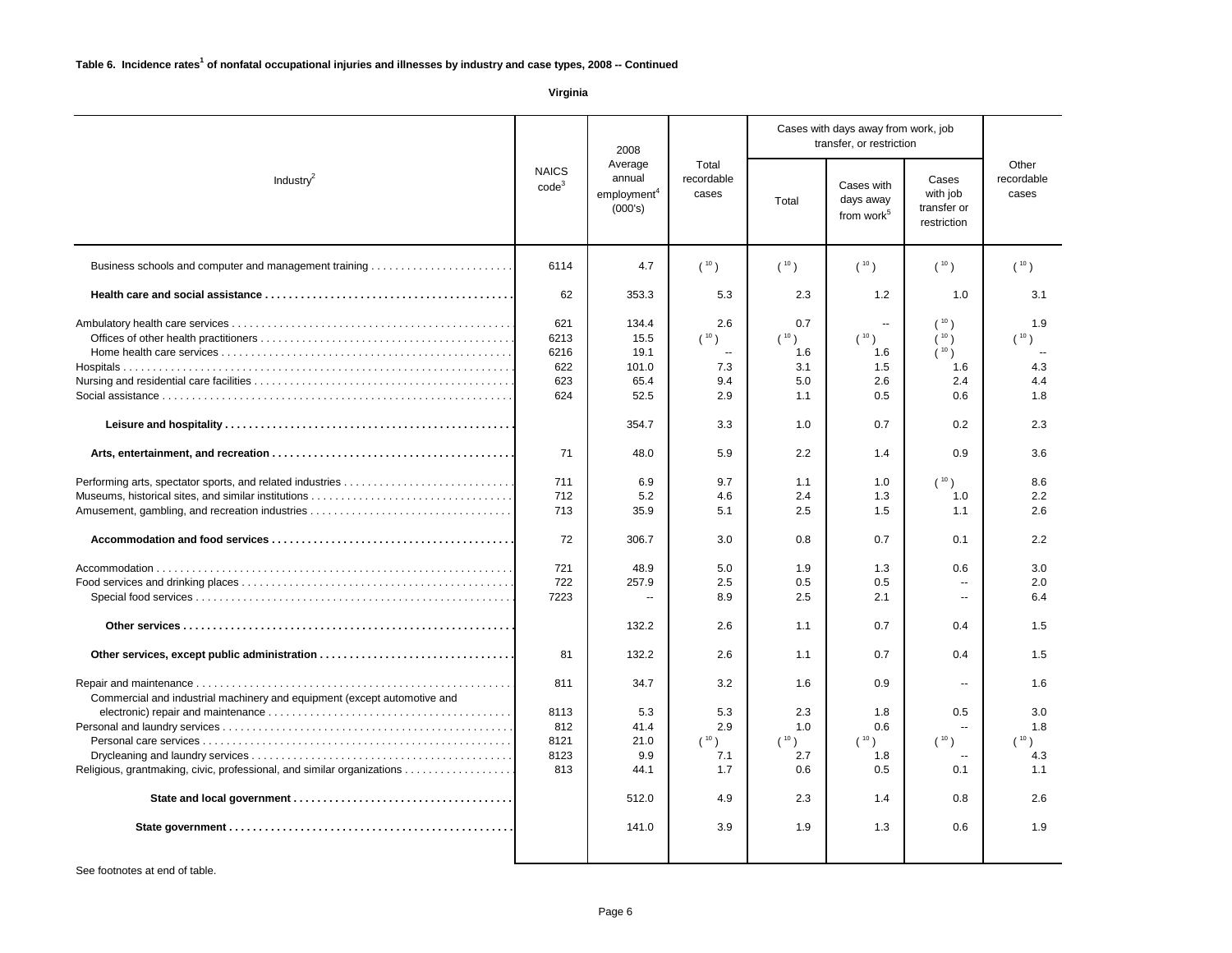|                                                  | 2008                                                                                         |                              |            |                                                   |                                                 |                              |            |  |  |  | Cases with days away from work, job<br>transfer, or restriction |  |  |
|--------------------------------------------------|----------------------------------------------------------------------------------------------|------------------------------|------------|---------------------------------------------------|-------------------------------------------------|------------------------------|------------|--|--|--|-----------------------------------------------------------------|--|--|
| Industry $^2$                                    | Average<br><b>NAICS</b><br>annual<br>code <sup>3</sup><br>employment <sup>4</sup><br>(000's) | Total<br>recordable<br>cases |            | Cases with<br>days away<br>from work <sup>5</sup> | Cases<br>with job<br>transfer or<br>restriction | Other<br>recordable<br>cases |            |  |  |  |                                                                 |  |  |
|                                                  |                                                                                              | 8.9                          | 6.9        | 2.7                                               | 2.7                                             | (10)                         | 4.2        |  |  |  |                                                                 |  |  |
|                                                  |                                                                                              | 8.9                          | 6.9        | 2.7                                               | 2.7                                             | (10)                         | 4.2        |  |  |  |                                                                 |  |  |
|                                                  |                                                                                              |                              |            | 2.7                                               | 2.7                                             |                              | 4.2        |  |  |  |                                                                 |  |  |
|                                                  | 23<br>8.9<br>6.9                                                                             |                              |            |                                                   | (10)                                            |                              |            |  |  |  |                                                                 |  |  |
|                                                  | 237                                                                                          |                              | 6.9        | 2.7                                               | 2.7                                             | (10)                         | 4.2        |  |  |  |                                                                 |  |  |
|                                                  |                                                                                              | 132.2                        | 3.7        | 1.9                                               | 1.2                                             | 0.6                          | 1.8        |  |  |  |                                                                 |  |  |
|                                                  |                                                                                              | 84.2                         | 4.2        | 1.9                                               | 1.0                                             | 0.9                          | 2.4        |  |  |  |                                                                 |  |  |
|                                                  | 61                                                                                           | 65.7                         | 2.8        | 1.0                                               | 0.6                                             | 0.4                          | 1.8        |  |  |  |                                                                 |  |  |
| Colleges, universities, and professional schools |                                                                                              | 65.7<br>50.2                 | 2.8<br>2.8 | 1.0<br>1.0                                        | 0.6<br>0.6                                      | 0.4<br>0.4                   | 1.8<br>1.8 |  |  |  |                                                                 |  |  |
|                                                  | 62                                                                                           | 18.5                         | 8.5        | 4.4                                               | 2.1                                             | 2.3                          | 4.1        |  |  |  |                                                                 |  |  |
|                                                  | 623                                                                                          | 5.0                          | 11.2       | 5.5                                               | 2.0                                             | 3.4                          | 5.8        |  |  |  |                                                                 |  |  |
|                                                  |                                                                                              | 43.9                         | 2.7        | 1.9                                               | 1.7                                             | 0.3                          | 0.8        |  |  |  |                                                                 |  |  |
|                                                  | 92                                                                                           | 43.9                         | 2.7        | 1.9                                               | 1.7                                             | 0.3                          | 0.8        |  |  |  |                                                                 |  |  |
|                                                  | 922                                                                                          | 22.1                         | 4.2        | 3.1                                               | 2.7                                             | 0.4                          | 1.1        |  |  |  |                                                                 |  |  |
|                                                  | 9221<br>92214                                                                                | 22.1<br>14.0                 | 4.2<br>3.6 | 3.1<br>3.0                                        | 2.7<br>2.4                                      | 0.4<br>0.6                   | 1.1<br>0.7 |  |  |  |                                                                 |  |  |
|                                                  |                                                                                              |                              |            |                                                   |                                                 |                              |            |  |  |  |                                                                 |  |  |
|                                                  |                                                                                              | 370.9                        | 5.3        | 2.4                                               | 1.5                                             | 0.9                          | 2.9        |  |  |  |                                                                 |  |  |
|                                                  |                                                                                              | 2.4                          | 22.7       | 14.7                                              | 9.7                                             | 5.0                          | 8.1        |  |  |  |                                                                 |  |  |
|                                                  |                                                                                              | ц.                           | 22.8       | 14.7                                              | 9.7                                             | 5.0                          | 8.1        |  |  |  |                                                                 |  |  |
|                                                  |                                                                                              |                              |            |                                                   |                                                 |                              |            |  |  |  |                                                                 |  |  |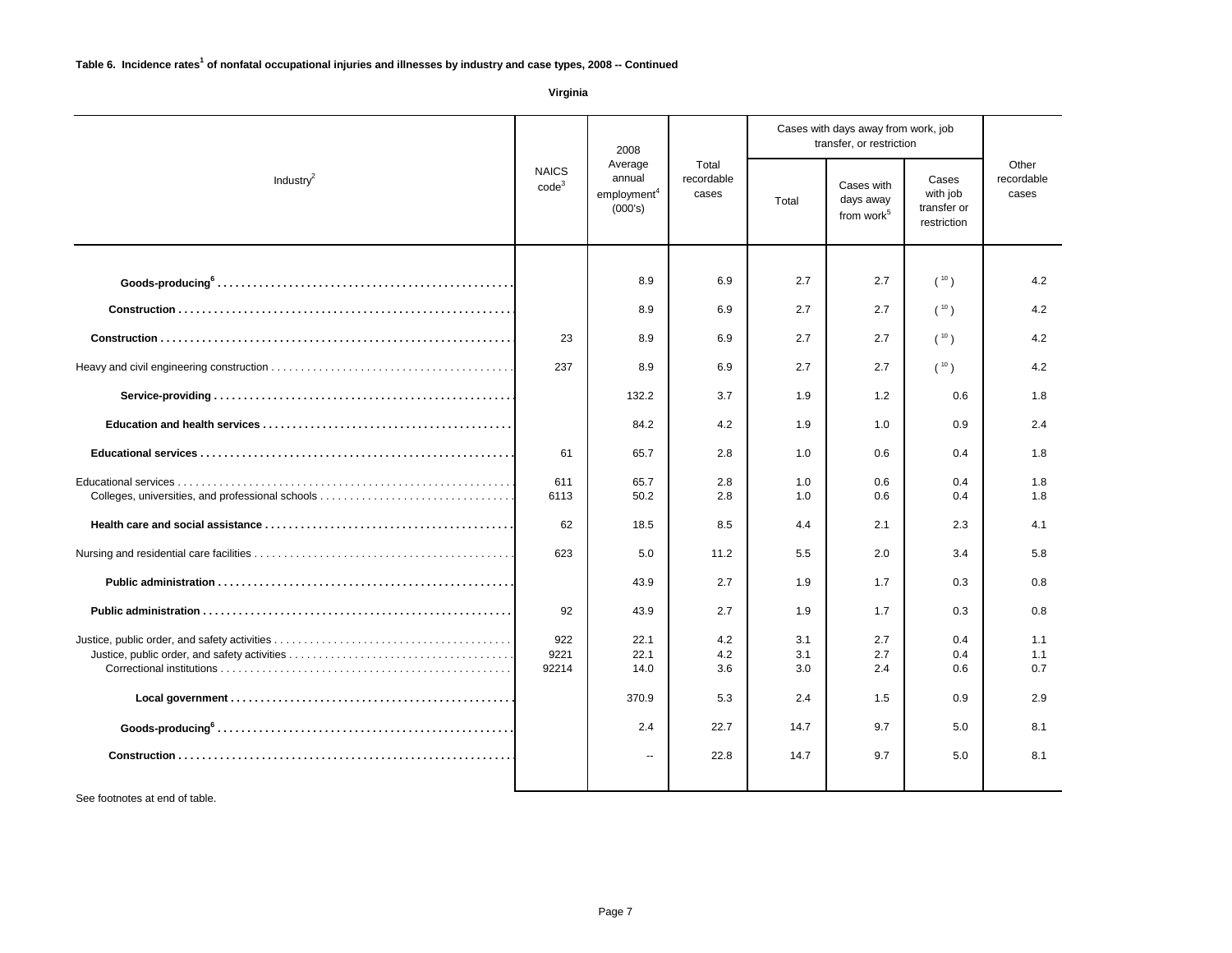|                       | 2008                                                                              |                                         |                    |                                                   |                                                 |                              | Cases with days away from work, job<br>transfer, or restriction |  |  |
|-----------------------|-----------------------------------------------------------------------------------|-----------------------------------------|--------------------|---------------------------------------------------|-------------------------------------------------|------------------------------|-----------------------------------------------------------------|--|--|
| Industry <sup>2</sup> | <b>NAICS</b><br>annual<br>$\mathsf{code}^3$<br>employment <sup>4</sup><br>(000's) | Average<br>Total<br>recordable<br>cases |                    | Cases with<br>days away<br>from work <sup>5</sup> | Cases<br>with job<br>transfer or<br>restriction | Other<br>recordable<br>cases |                                                                 |  |  |
|                       | 23                                                                                | $\overline{\phantom{a}}$                | 22.8               | 14.7                                              | 9.7                                             | 5.0                          | 8.1                                                             |  |  |
|                       |                                                                                   |                                         |                    |                                                   |                                                 |                              |                                                                 |  |  |
|                       | 237                                                                               | 2.1                                     | 24.1               | 16.1                                              | 10.8                                            | 5.4                          | 8.0                                                             |  |  |
|                       |                                                                                   | 368.5                                   | 5.2                | 2.3                                               | 1.4                                             | 0.9                          | 2.8                                                             |  |  |
|                       |                                                                                   | 12.7                                    | 5.3                | 3.6                                               | 1.8                                             | 1.8                          | 1.7                                                             |  |  |
|                       | 48-49                                                                             | 5.2                                     | 5.9                | 3.0                                               | 1.4                                             | 1.6                          | 2.9                                                             |  |  |
|                       | 485                                                                               | 4.1                                     | 6.5                | 3.6                                               | 1.5                                             | 2.0                          | 3.0                                                             |  |  |
|                       | 22                                                                                | 7.5                                     | 5.0                | 3.8                                               | 1.9                                             | 1.9                          | 1.2                                                             |  |  |
|                       | 221<br>2213                                                                       | 7.5<br>6.9                              | 5.0<br>4.4         | 3.8<br>3.4                                        | 1.9<br>1.9                                      | 1.9<br>1.6                   | 1.2<br>0.9                                                      |  |  |
|                       |                                                                                   | 245.6                                   | 4.0                | 1.6                                               | 1.0                                             | 0.6                          | 2.4                                                             |  |  |
|                       | 61                                                                                | 220.3                                   | 4.1                | 1.6                                               | 1.0                                             | 0.7                          | 2.4                                                             |  |  |
|                       | 611                                                                               | 220.3                                   | 4.1                | 1.6                                               | 1.0                                             | 0.7                          | 2.4                                                             |  |  |
|                       | 6111                                                                              | 219.8                                   | 4.0                | 1.6                                               | 1.0                                             | 0.7                          | 2.4                                                             |  |  |
|                       | 62                                                                                | 25.3                                    | 4.0                | 1.5                                               | 1.2                                             | 0.3                          | 2.5                                                             |  |  |
|                       | 623                                                                               | $\overline{a}$                          | 12.4               | 6.4                                               | 6.1                                             | $\sim$                       | 6.0                                                             |  |  |
|                       |                                                                                   | 83.1                                    | 7.0                | 3.3                                               | 2.1                                             | 1.2                          | 3.7                                                             |  |  |
|                       | 92                                                                                | 83.1                                    | 7.0                | 3.3                                               | 2.1                                             | 1.2                          | 3.7                                                             |  |  |
|                       | 922<br>9221<br>92212                                                              | 42.3<br>42.3<br>19.9                    | 9.2<br>9.2<br>12.5 | 4.1<br>4.1<br>5.2                                 | 2.6<br>2.6<br>3.2                               | 1.5<br>1.5<br>2.0            | 5.1<br>5.1<br>7.3                                               |  |  |